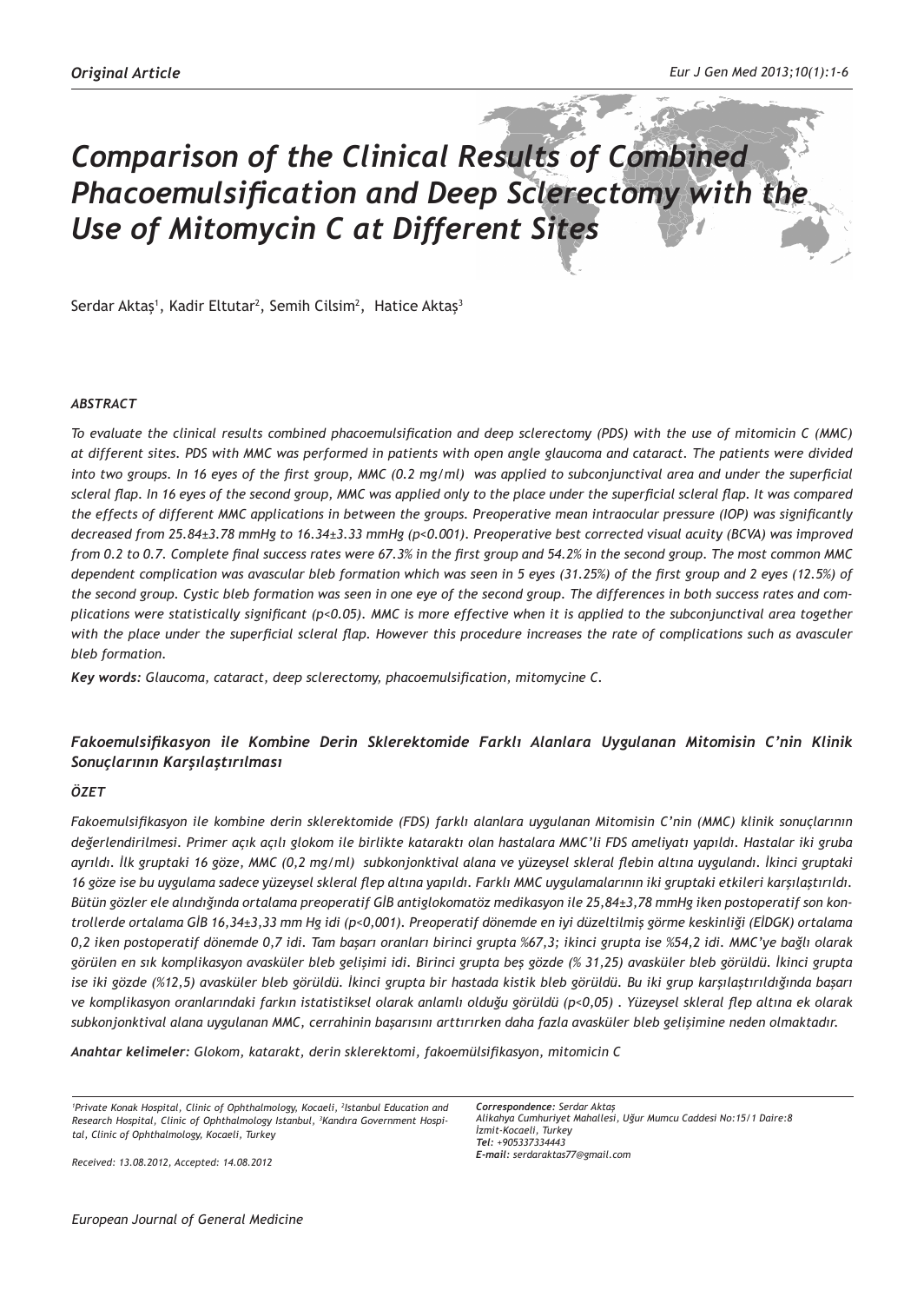# **INTRODUCTION**

In patients with open angle glaucoma and cataract; control of intraocular pressure (IOP) without medication while improving best corrected visual acuity (BCVA) increases quality of life. Deep sclerectomy and its modifications are nonpenetrating glaucoma surgery (NPGS) that refers to drainage of aqueous humor through a natural intact membrane, namely the trabecular meshwork (1,2). This procedure was first performed by Epstein and Krasnov in the late 1950s and early 1960s. Epstein described an operation that consisted of paralimbal deep sclerectomy overlying schlemm's canal, over 180°, without entering the anterior chamber (3). In 1968, Krasnov described an operation and called it " sinusotomy" . He suggested unroofing schlemm's canal without entering anterior chamber (4). Early results of these operations were successful. But the longevity of effective filtration with these methods was as short as a few months due to scarring of the conjunctiva over the bare trabecular membrane. New studies were focused on this new technique to increase its success rates. Some investigators suggested performing deep sclerectomy under a superficial scleral flap (5-8). The results of this new technique were better. But again success rates were decreasing in long term. After filtration surgery; proliferation of Tenon capsule fibroblasts cause fibrosis of the bleb and surrounding tissue and decrease the efficacy of the surgery. To avoid this phenomenon the application of antimetabolites has been studied (9, 10). Mitomicin C (MMC) and 5- fluorouracile (5-FU) are the antimetabolites that are most commonly used.

In this study we evaluated the efficacy and safety of combined phacoemulsification and PDS with the MMC in patients with medically uncontrolled open angle glaucoma and cataract.

# **MATERIALS AND METHODS**

This study is retrospective, comparative, and non-randomized case series. Thirty-two eyes of 29 adult patients with medically uncontrolled open angle glaucoma and grade 2-4 cataract undergoing combined phacoemulsification and PDS with the use of MMC between January 2005 and June 2007 were included. PDS procedures were divided into two groups. In the first group (16 eyes), MMC (0.2 mg/ml) was applied to subconjunctival area and under the superficial scleral flap . In 16 eyes of the second group, MMC was applied only to the place under the superficial scleral flap. Preoperative baseline data included best corrected visual acuity assessment, applanation tonometry, anterior biomicroscopy, gonioscopy, fundus examination, automated perimetry using Humphrey Field Analyzer. After surgery except for visual fields, the same examinations were performed at day 1, 7 and 1, 2, 3, 4, 5, 6 and every 3 months thereafter until the final examination. Nd: YAG Laser goniopuncture was performed in a case that has an IOP greater than 20 mmHg. If it was not effective to control IOP than glaucoma medication prescribed.

Indications for surgery included patients with uncontrolled primary open-angle glaucoma with uncontrolled IOP and progressive visual field defects while receiving maximal tolerable antiglaucoma therapy and visually significant cataract. Excluded from the study were patients with angle-closure glaucoma, post-traumatic, uveitic, neovascular, or dysgenetic glaucoma. Patients with a history of previous ocular surgery were also excluded from the study. Groups were quite well matched whether regarding to the mean age, history of cataract, preoperative IOP, the level of glaucomatous optic disc damage, or the duration of medical treatment. (Wilcoxon W p>0.05).

Possible alternatives, beneficial effects, and potential complications of the surgical procedure were explained in detail to all patients. Written informed consent was obtained from all participants.

All operations were performed by the same surgeon. After administering subtenon anesthesia (%2 Lidocaine, preparat, firma, üretim yeri??), the procedure was started with the creation of a fornix-based conjunctival flap in the superior quadrant and the sclera was exposed. A one third scleral thickness limbus based scleral flap measuring 5×5 mm was dissected. In the first group, a sponge soaked with MMC (0.2 mg/ml) (preparat, firma, üretim yeri??), was applied to subconjunctival area and beneath the scleral flap during two minutes. After two minutes the dissection area was irrigated with balanced salt solution. In the second group, MMC was applied only beneath the scleral flap (Figure 1). A second limbus-based deep scleral flap measuring 4x4 mm was dissected beneath the previous one towards the choroid. After phacoemulsification and in-the-bag implantation of a hydrophobic acrylic intraocular lens, the dissection of deep scleral flap was carried down to unroof and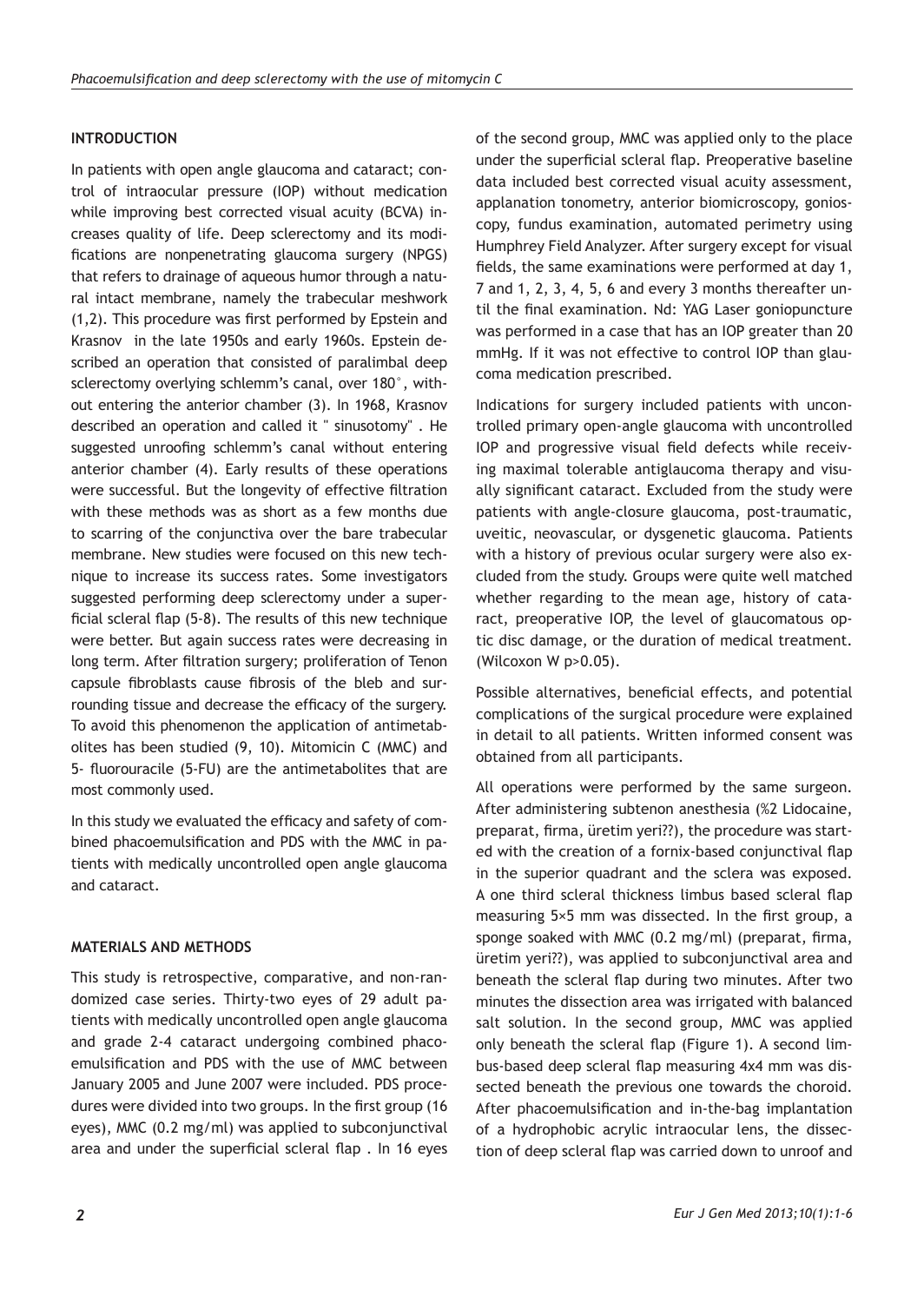

*Figure 1. MMC application beneath the superficial scleral flap*



*Figure 2. Phacoemulsification after dissection of deep scleral flap*

remove Schlemm's canal and juxtacanalicular trabeculum (Figure 2). Anteriorly excision of corneal stroma was carried down to Descement's membrane. Aqueous humor was seen to percolate through the trabeculodescemetic membrane. At this stage, deep scleral flap was excised (Figure 3). Scleral flap was closed with 10-0 monofilament nylon sutures in cases with micro perforation. In cases with no micro perforation scleral flap was closed without sutures. The conjunctiva was closed with 10-0 nylon sutures. Postoperative management included topical treatment with dexamethasone 0.1% (preparat, firma, üretim yeri??), and ofloxacin 0.3% (preparat, firma, üretim yeri??), four times daily for one week followed by dexamethasone 0.1% for at least another one months. Surgical success was defined as an IOP less than 21 mmHg with no adjunctive medication or surgery. Incomplete success was defined as on IOP less than 20 mmHg with only one glaucoma medication or Nd: YAG laser goniopuncture application. Failure was considered when target IOP was reached with more than one medication or when further glaucoma surgery was required. Mann-Whitney U and Wilcoxon W tests for comparison of means, Pillai's Trace test for postoperative IOP comparison between groups were used. A p-value <0.05 was considered as significant.



*Figure 3. Excision of deep scleral flap*



*Figure 4. IOP changes after surgery*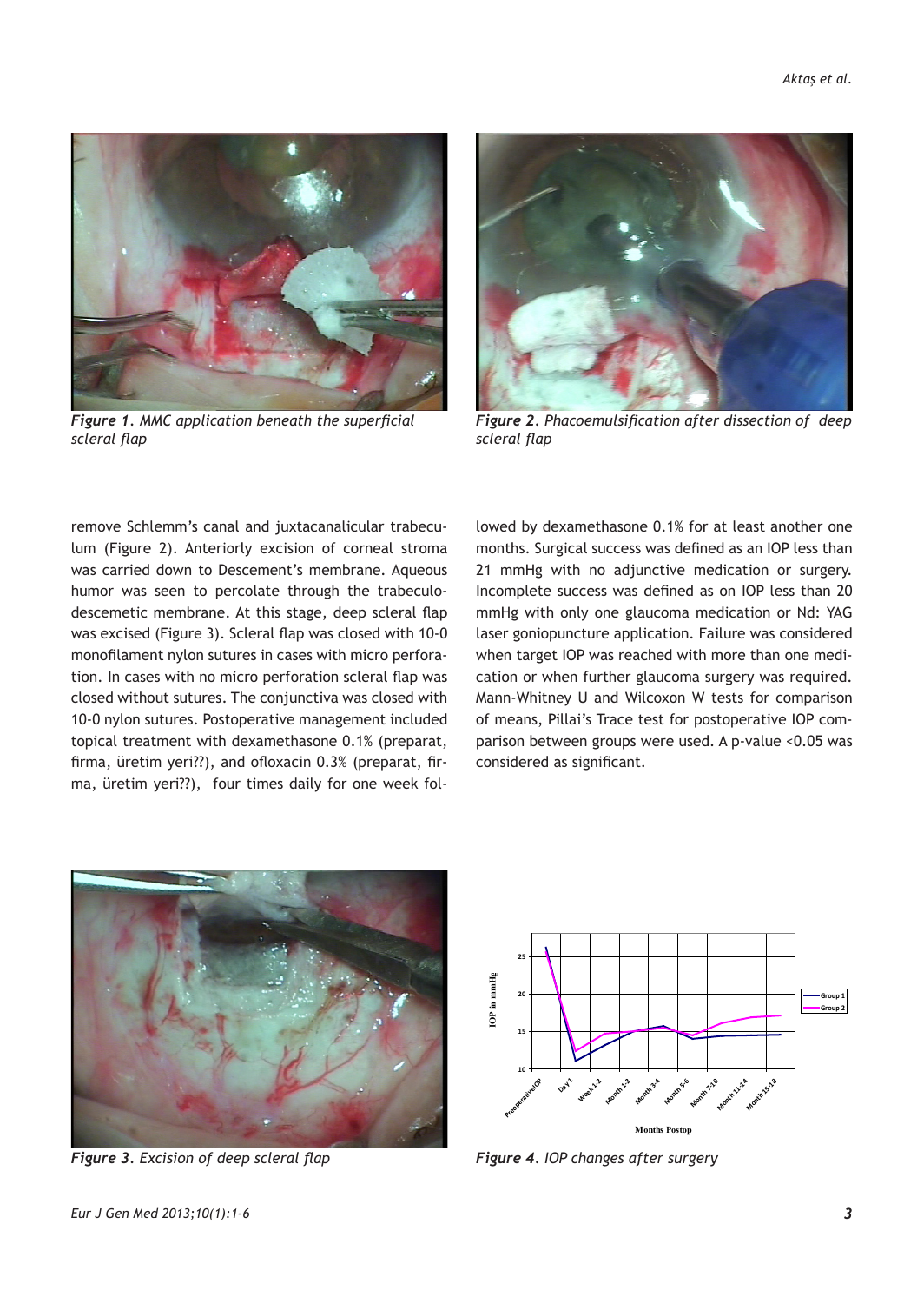|                                                  | First Group <sup>1</sup> | Second Group <sup>2</sup> | p-value  |
|--------------------------------------------------|--------------------------|---------------------------|----------|
| Number of eyes                                   | 16                       | 16                        | p > 0.05 |
| Age in years (SD)                                | $61.40 \pm 8.24$         | $57+7.27$                 | p > 0.05 |
| Follow-up (Months)                               | $18.05 \pm 2.7$          | $18.61 \pm 3.7$           | p > 0.05 |
| Preoperative Medications                         | $2.4 \pm 0.51$           | $2.0 \pm 0.95$            | p > 0.05 |
| Duration of Preoperative Medication Use (Months) | $48.70 \pm 14.26$        | $45.87 \pm 13.56$         | p > 0.05 |
| Preoperative IOP (mmHg) (SD)                     | $26.18 \pm 3.86$         | $25.5 + 4.23$             | p > 0.05 |

*Table 1. Perioperative characteristics of patients* 

*SD=standart deviation, 1 MMC was applied to subconjunctival area and under the superficial scleral flap. 2 MMC was applied only to the place under the superficial scleral flap.*

#### **RESULTS**

Regarding patients demographic and preoperative properties, there was no statistically significant difference between groups (Table 1). Preoperative mean IOP was significantly decreased from 25.84±3.78 mmHg to 16.34 $\pm$ 3.33 mmHg (p<0.001) (bu postop hangi zamandaki değer). Preoperative BCVA was improved from 0.2 to 0.7 (postop hangi zamandaki değer). There was no significant difference in the improvement of visual acuity between the two groups. A decrease of two Snellen chart lines from preoperative BCVA was observed in 3 eyes (9.37%) (postop hangi zamandaki değer). (The causes were age-related macular degeneration in two eyes and retinal vein occlusion in one eye.) Bu cümle zor anlaşılıyor). Complete final success rates at 18 months were 67.3% in the first group and 54.2% in the second group (p<0.05). Incomplete success rates were 73.5% in the first group and  $65.3\%$  in the second group ( $p<0.05$ ). IOP changes after surgery for the two groups are shown in Figure 4. The difference between preoperative mean IOP and postoperative final mean IOP in the first group was 11.59 mmHg. In the second group it was 7.41. The difference of final mean IOP between groups was 3.5 mmHg and it was clinically and statistically significant (p<0.05). There was a significant decrease in the mean number of medications required to control IOP from 2.4 $\pm$ 0.51 before and 0.8  $\pm$ 0.1 after surgery in the first group and  $2.0\pm0.95$  before and  $0.9\pm0.1$  after surgery in the second group (postop hangi zamandaki değer). The difference between groups was not statistically significant (p>0.05). Nd: YAG laser goniopuncture was performed to 5 cases (31.25%) in the first group and 6 cases (37.5%) in the second group between 3 and 6 months (mean 3.1± 2.4 months). The difference between groups was not statistically significant (p>0.05).

 Surgical complications are shown in Table 2. Avascular bleb formation was seen in five eyes (31.25%) in the first group and two eyes (12.5%) in the second group (p<0.05). Cystic bleb formation was seen in one eye in the second group. On the other hand no cystic bleb formation was seen in the first group.

# **DISCUSSION**

Deep sclerectomy is a nonpenetrating glaucoma surgery (NPDS) used in the treatment of open angle glaucoma. When compared with the conventional trabeculectomy, NPDS does not produce any significant postoperative hypotony with choroidal detachment and subsequent cata-

#### *Table 2. Surgical complication rates*

|                             | First Group <sup>1</sup> | Second Group <sup>2</sup> | p-value |
|-----------------------------|--------------------------|---------------------------|---------|
| Number of eyes              |                          | 16                        | >0.05   |
| Hyphema                     | $1($ %6.25)              |                           | >0.05   |
| Fibrin in anterior chamber  |                          | $1($ %6.25)               | >0.05   |
| Avascular bleb              | 5(31.25%)                | 2(12.5%)                  | < 0.05  |
| Cystic bleb                 |                          | $1($ %6.25)               | >0.05   |
| Transient conjunktival leak | $26.18 \pm 3.86$         | $25.5 + 4.23$             | >0.05   |

<sup>1</sup>MMC was applied to subconjunctival area and under the superficial scleral flap. <sup>2</sup>MMC was applied only to the place under the superficial scleral flap.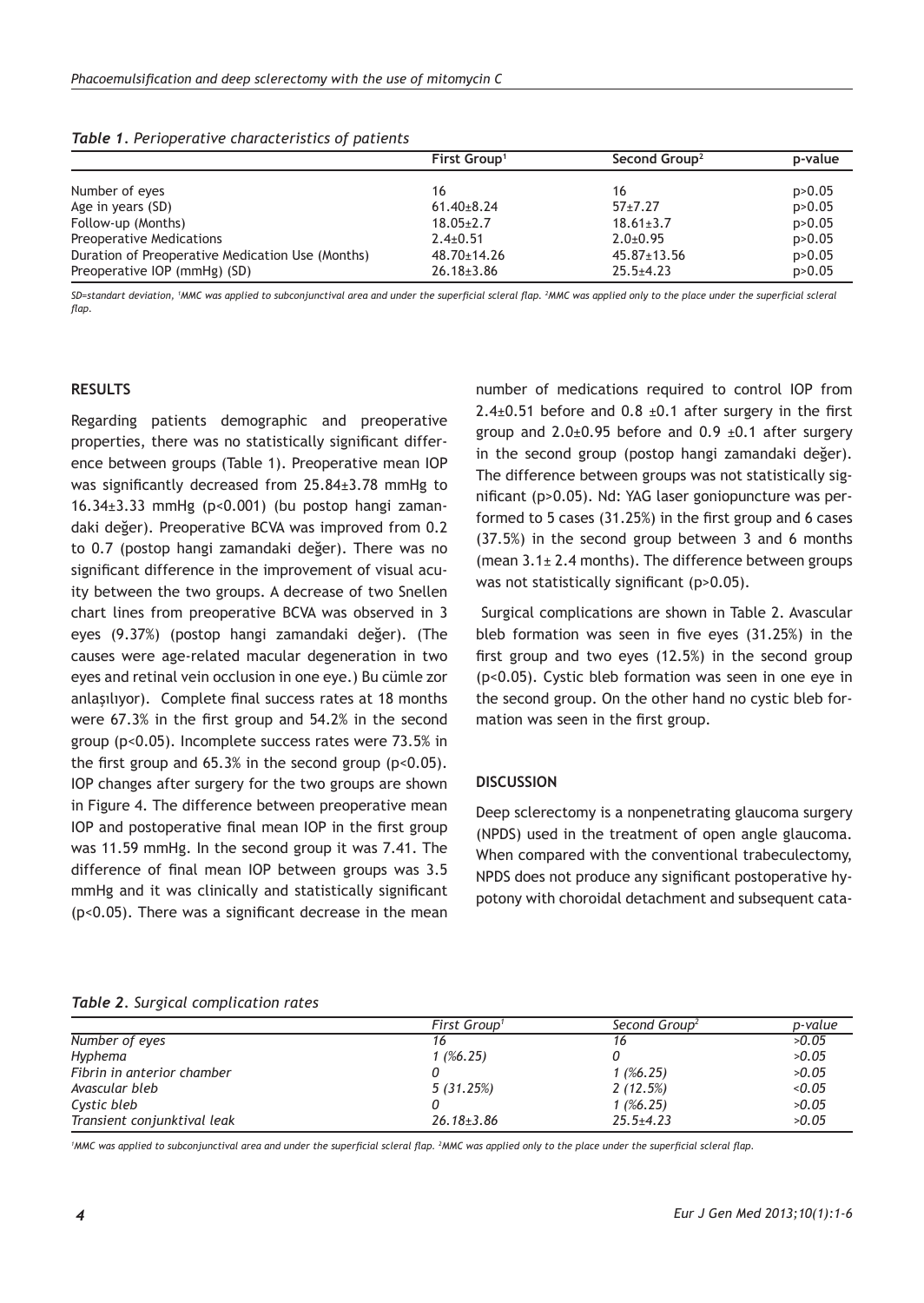ract formation owing to flattening of anterior chamber (11-14). After filtration surgery; proliferation of Tenon capsule fibroblasts cause fibrosis of the bleb and decrease efficacy of the surgery. To increase efficacy of the surgery new techniques are developed (10,15,16). MMC application is one of these techniques that we investigated in our study. The efficacy of MMC can be explained with three different mechanisms. First mechanism is about wound healing. Khaw et al showed that MMC stops fibroblast growth for 30 days after surgery (17). Second mechanism is changes in structure and decrease in number of subconjonctival tissue cells. Third mechanism is toxic effects of MMC on ciliary body and decrease in production aqueous humor. Nuyts et al reported MMC caused vascular endothelial damage (18). MMC is used frequently in glaucoma surgery in order to enhance the passage of aqueous from anterior chamber to subconjunctival space and to lower the risk of scleral fibrosis (10, 17-20) . However the use of MMC is associated with some adverse effects such as bleb leaks, infection, severe hypotony and irreversible maculopathy (20, 21). In order to decrease the risk of potential complications it is important to know the exact dose, place and timing of the application. In this study we evaluated the place of MMC application.?? We compared the clinical results, efficacy and safety of combined phacoemulsification and PDS with the use of MMC at different sites. In the first group, the place where MMC was applied was subconjunctival area and under the superficial scleral flap. In the second group, MMC was applied only to the place under the superficial scleral flap. So the difference between groups was that, MMC was also applied to conjunctiva in the first group while it was not in the second group.

After PDS, aqueous humor percolates through the trabeculo-desmetic membrane and it is collected in the intrascleral bleb, and then it is reabsorbed from the subconjunctival, intrascleral and subchoroidal regions (22). For the success of the surgery the maintenance of the patency of the intrascleral space is a major concern. On the other hand, after filtration surgery, proliferations of Tenon capsule fibroblasts cause fibrosis of the bleb and surrounding tissue; decreasing the efficacy of the surgery. Intra-operative application of MMC in the center of the deep sclerectomy dissection had been proposed in order to enhance the passage of aqueous from the anterior chamber to the subconjunctival space and to lower the risk of scleral fibrosis (10,17-20). This proposal was

proven once again in our study. Complete final success rates were 67.3% in the first group and 54.2% in the second group. The difference was statistically significant which means that MMC application to subconjunctival space increases the efficacy of the surgery. On the other hand, the observed complications were higher in the first group. Avascular bleb formation was seen in five eyes (31.25%) in the first group and two eyes (12.5%) in the second group.

What this study indicates is that PDS with the use of MMC is an effective and relatively safe procedure when performed in patients open angle glaucoma and cataract.?? We can conclude that the IOP results and the success rates were better when MMC was applied in the subconjunctival area and under the superficial scleral flap. However, complication rates in this application were seem to be higher than MMC application under the superficial scleral flap only.??

#### *REFERENCES*

- *1. Fyodorov SN, Loffe DI, Ronkina TI. Deep sclerectomy technique and mechanism of a new antiglaucomatous procedure. Glaucoma 1984;6:281-3.*
- *2. Carassa RG, Bettin P, Fiori M, Brancato R. Viscocanalostoy: A pilot study. Eur J Ophthalmol 1998;8:57-61.*
- *3. Epstein E. Fibrosing responses to aqueous; it's relation to glaucoma. Br J Ophthalmol 1959;43:641-7.*
- *4. Krasnov MM. Sinusotomy: Foundations, results, prospect. Trans Am Ophthalmol Otolaryngol 1972;76:369-74.*
- *5. De Laage P. La trabeculectomie a minima (T.A.M.) (technique, indications, resultats). Bull Soc Ophtalmol Fr 1978;78:121-7.*
- *6. Zimmerman TJ, Kooner KS, Ford VJ, Olander KW, Mandlekorn RM, Rawlings EF, Leader BJ, Koskan AJ. Trabeculectomy vs. nonpenetrating trabeculectomy: A retrospective study of two procedures in phakic patients with glaucoma. Ophthalmic Surg 1984; 15:734-40.*
- *7. Gierek A, Szymansky A. Results of deep sclerectomy for open-angle glaucoma. Folia Ophthalmol 1987; 12:227-9.*
- *8. Hara T. Deep sclerectomy with Nd:YAG laser trabeculectomy ab interno: Two-stage procedure. Ophthalmic Surg 1998; 19:101-6.*
- *9. The Fluorouracil Filtering Surgery Study Group. Five-year follow-up of the Fluorourcil Filtering Surgery Study. Am J Ophthalmol 1996;121:349-66.*
- *10. Kozobolis VP, Christodoulakis EV, Tzanakis N, Zacharopoulos I, Pallikaris IG. Primary deep sclerectomy versus primary deep sclerectomy with the use of mitomycin C in primary open-angle glaucoma. J Glaucoma. 2002;1:287-93.*